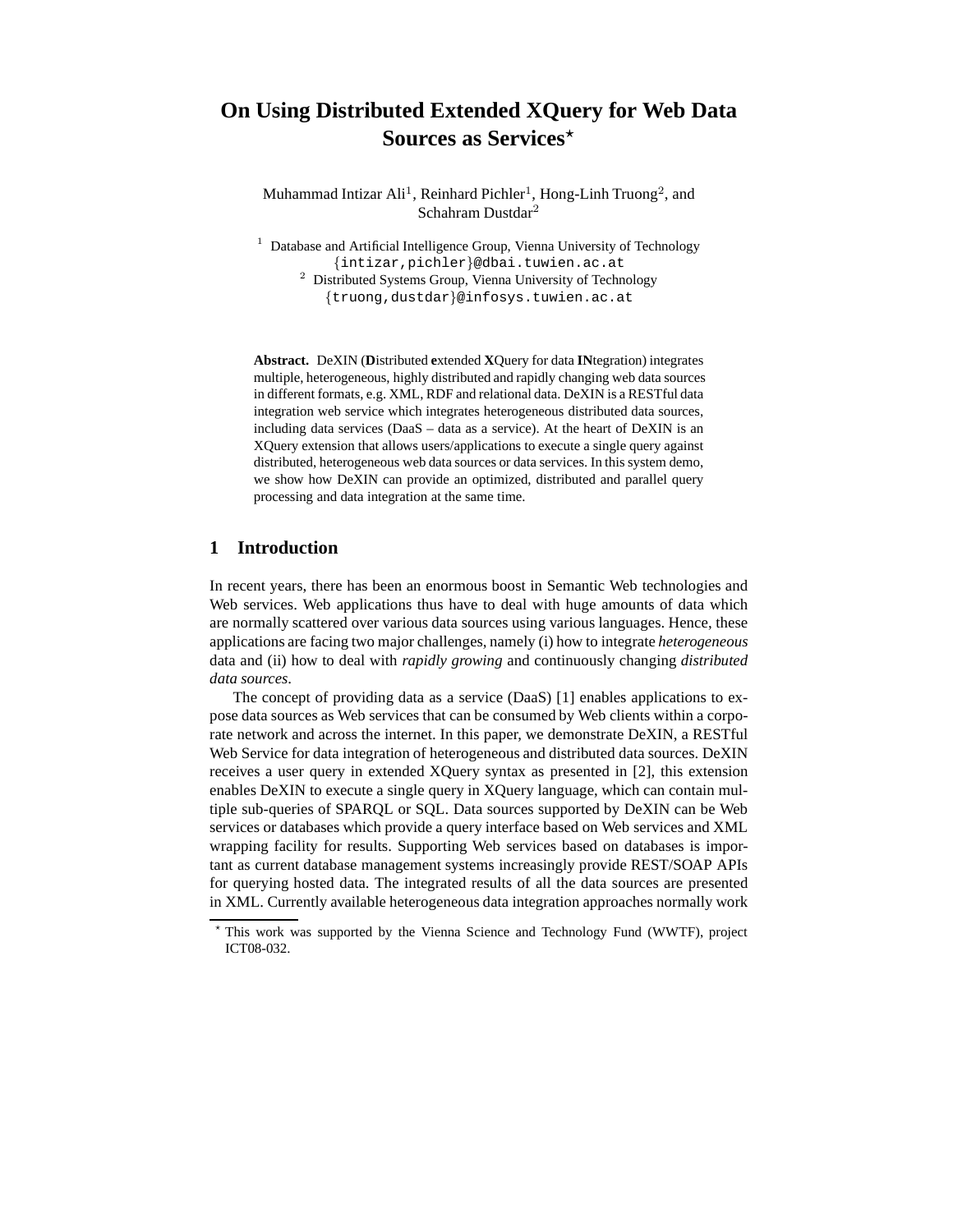M. I. Ali, R. Pichler et al.

either (i) by transforming the data sources into common format  $[3, 4]$  or (ii) by query rewriting [5]. In contrast, DeXIN executes distributed parallel queries towards native data sources, without fetching all the data sources into one centralized place or transforming data sources. These features make DeXIN a powerful tool for data integration in a highly distributed, peer to peer, heterogeneous and rapidly changing Web environment, providing the user with a uniform access to this data.

# **2 Overview of DeXIN**

An architectural overview of DeXIN is depicted in Figure 1. The main task of DeXIN is to provide an integrated access to different distributed, heterogeneous, autonomous data sources. DeXIN provides a single entry point to access different data sources by



**Fig. 1.** Architectural overview of DeXIN framework

using our extension of XQuery [2]. The DeXIN service can be utilized by many web applications which require an integrated access to heterogeneous web data sources. Distributed, parallel query execution and avoiding data transformation make it a strong tool for data integration and optimized query execution in distributed and peer to peer networks. Normally, the user would have to query each of these data sources separately. With the support of DeXIN, he/she has a single entry point to access all these data sources. In total, the user thus issues *a single query* (in our extended XQuery language) and receives *a single result*. All the tedious work of decomposition, connection establishment, document retrieval, query execution, etc. is done behind the scene by DeXIN.

# **3 Distributed Extended Query for Data Integration**

### **3.1 DeXIN : Data Integration Web Service**

DeXIN is a RESTful data service which takes a single query in extended XQuery syntax as input, decomposes the query into sub-queries, executes each sub-query independently on its appropriate distributed data source at remote locations and outputs the integrated results from all data sources in XML format. Consider an example of a web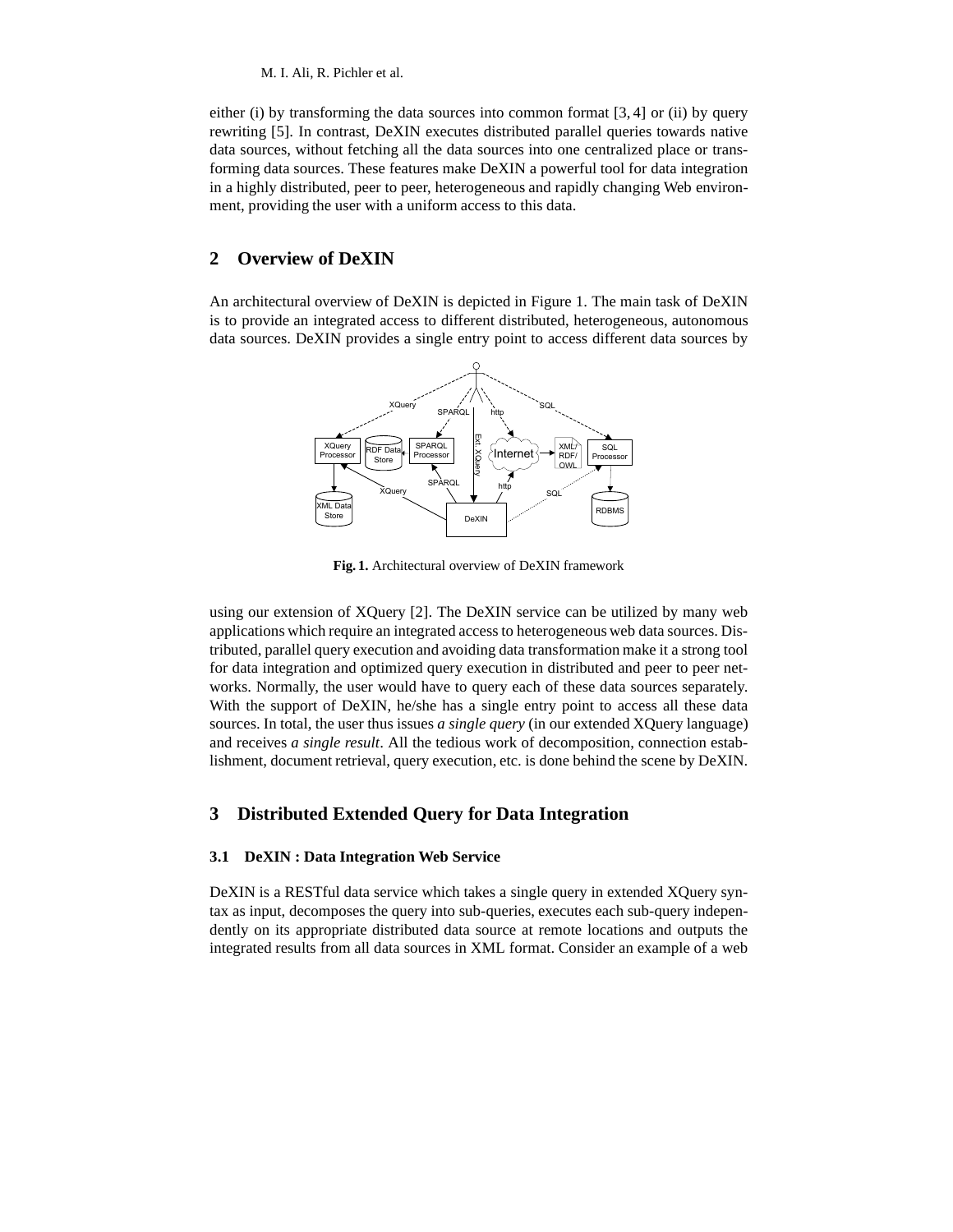application which needs to provide the integrated access to the distributed and heterogeneous Web data sources dynamically. Typical data integration approaches e.g. warehousing, mediation or ontology based, do not provide the desired results because they require some prior knowledge about the data sources. DeXIN can ideally serve such applications because it provides integrated access to heterogeneous distributed web data sources dynamically. Figure 2 shows the user interface of the DeXIN service. The user can write a query in extended XQuery format and gets the accumulated results of all the data sources. Currently, DeXIN supports two types of sub-queries inside XQuery namely, (i) SPARQL for RDF, OWL and (ii) SQL for relational data.

#### **3.2 Searching Available Data Services**

Many service providers have started to expose their data as a service by implementing the Resource Oriented Architecture (ROA). Some Database Management Systems also provide access to their data using Query Language + REST/SOAP. DeXIN can communicate with Data Service directories to find out the appropriate data service. The user can initiate a keyword search for the required data service, and all the available data services are listed by DeXIN to help the user to select an appropriate data service.



**Fig. 2.** User Interface of DeXIN

#### **3.3 Registration of Data Sources**

The registration of data sources at DeXIN is not mandatory because DeXIN can interact with any data service at runtime, but providing some metadata about data sources by following the registration procedure makes querying simpler from the user's perspective. Different Data Sources (e.g. RDF,XML,OWL or RDBMS) can register at DeXIN to benefit from the integration facilities provided by DeXIN. Each data source must provide a unique name, should have one of the DeXIN supported data types, querying interface with connectivity facility and XML converter for query results. Data providers can provide additional information about schema, user privileges, license and legal issues to facilitate the users to interact with their data sources effectively. It is worth